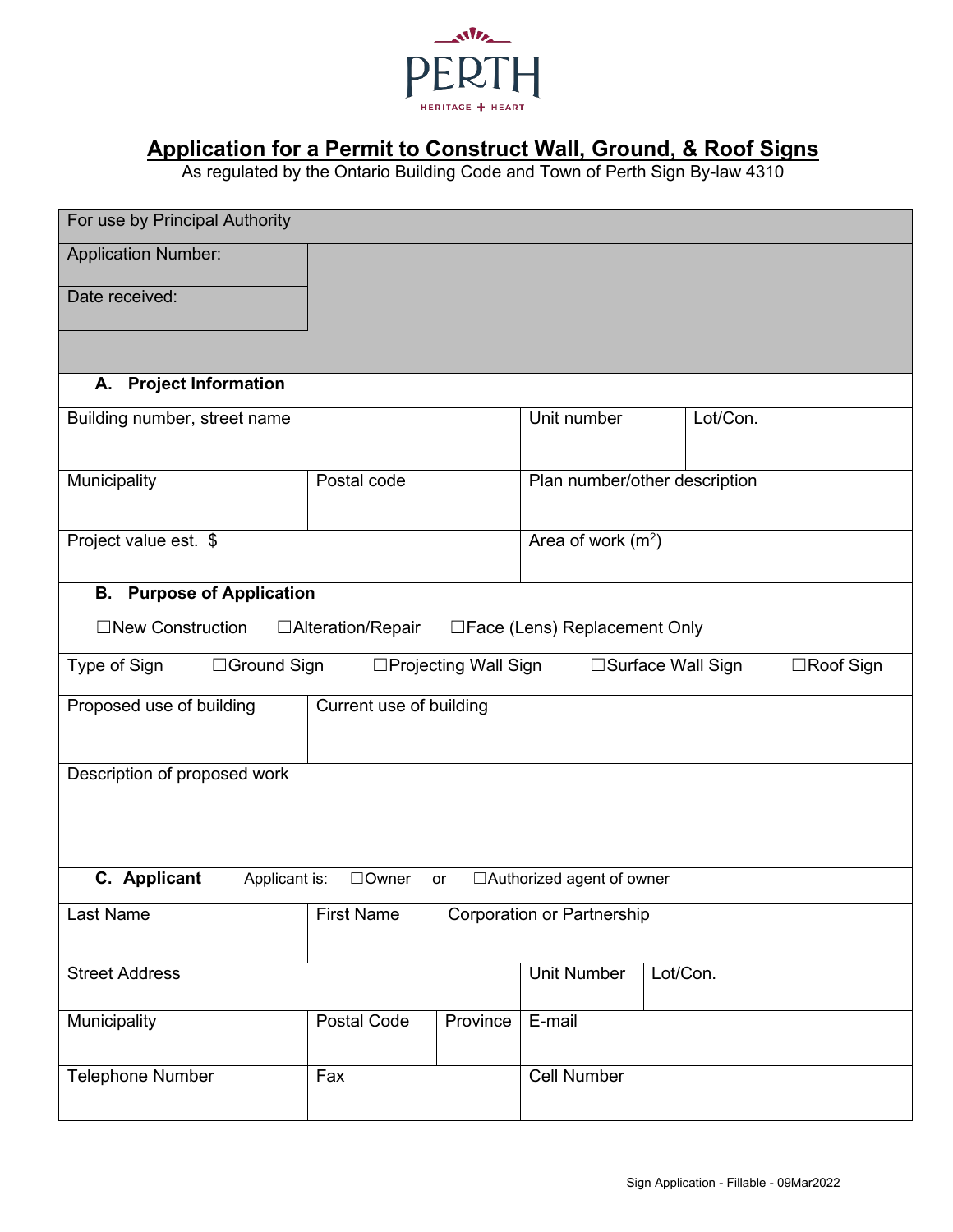| D. Owner (if different from applicant)                                                                                                                                                                                                                                                                |                             |                    |                                   |          |  |  |
|-------------------------------------------------------------------------------------------------------------------------------------------------------------------------------------------------------------------------------------------------------------------------------------------------------|-----------------------------|--------------------|-----------------------------------|----------|--|--|
| Last Name                                                                                                                                                                                                                                                                                             | <b>First Name</b>           |                    | <b>Corporation or Partnership</b> |          |  |  |
| <b>Street Address</b>                                                                                                                                                                                                                                                                                 |                             |                    | <b>Unit Number</b>                | Lot/Con. |  |  |
| Municipality                                                                                                                                                                                                                                                                                          | Postal Code                 | Province<br>E-mail |                                   |          |  |  |
| <b>Telephone Number</b>                                                                                                                                                                                                                                                                               | Fax                         |                    | <b>Cell Number</b>                |          |  |  |
| E. Builder (optional)                                                                                                                                                                                                                                                                                 |                             |                    |                                   |          |  |  |
| Last Name                                                                                                                                                                                                                                                                                             | <b>First Name</b>           |                    | <b>Corporation or Partnership</b> |          |  |  |
| <b>Street Address</b>                                                                                                                                                                                                                                                                                 |                             |                    | <b>Unit Number</b>                | Lot/Con. |  |  |
| Municipality                                                                                                                                                                                                                                                                                          | Postal Code                 | Province           | E-mail                            |          |  |  |
| <b>Telephone Number</b>                                                                                                                                                                                                                                                                               | Fax                         |                    | <b>Cell Number</b>                |          |  |  |
| Heritage Permit required for signs in the Heritage Conservation District -<br>Contact Shannon Baillon 613 267 3311 x2227<br>Must be applied for and attained before Sign Permit can be issued.                                                                                                        |                             |                    |                                   |          |  |  |
|                                                                                                                                                                                                                                                                                                       | F. Declaration of Applicant |                    |                                   |          |  |  |
| declare that:<br>(print name)                                                                                                                                                                                                                                                                         |                             |                    |                                   |          |  |  |
| 1. The information contained in this application, attached schedules, attached plans and specifications, and<br>other attached documentation is true to the best of my knowledge.<br>If the owner is a corporation or partnership, I have the authority to bind the corporation or partnership.<br>2. |                             |                    |                                   |          |  |  |
| Date                                                                                                                                                                                                                                                                                                  | Signature of Applicant      |                    |                                   |          |  |  |

 be used in the administration and enforcement of the *Building Code Act, 1992.* Questions about the collection of personal information may be addressed and duties of a chief building official in relation to sewage systems or plumbing for an upper-tier municipality, board of health or conservation authority to whom this application is made, or c) Director, Building and Development Branch, Ministry of Municipal Affairs and Housing 777 Bay St., 2<sup>nd</sup> Floor, Toronto, Personal information contained in this form and schedules is collected under the authority of subsection 8(1.1) of the *Building Code Act, 1992*, and will to: a) the Chief Building Official of the municipality or upper-tier municipality to which this application is being made, or b) the inspector having the powers M5G 2E5 (416) 585-6666.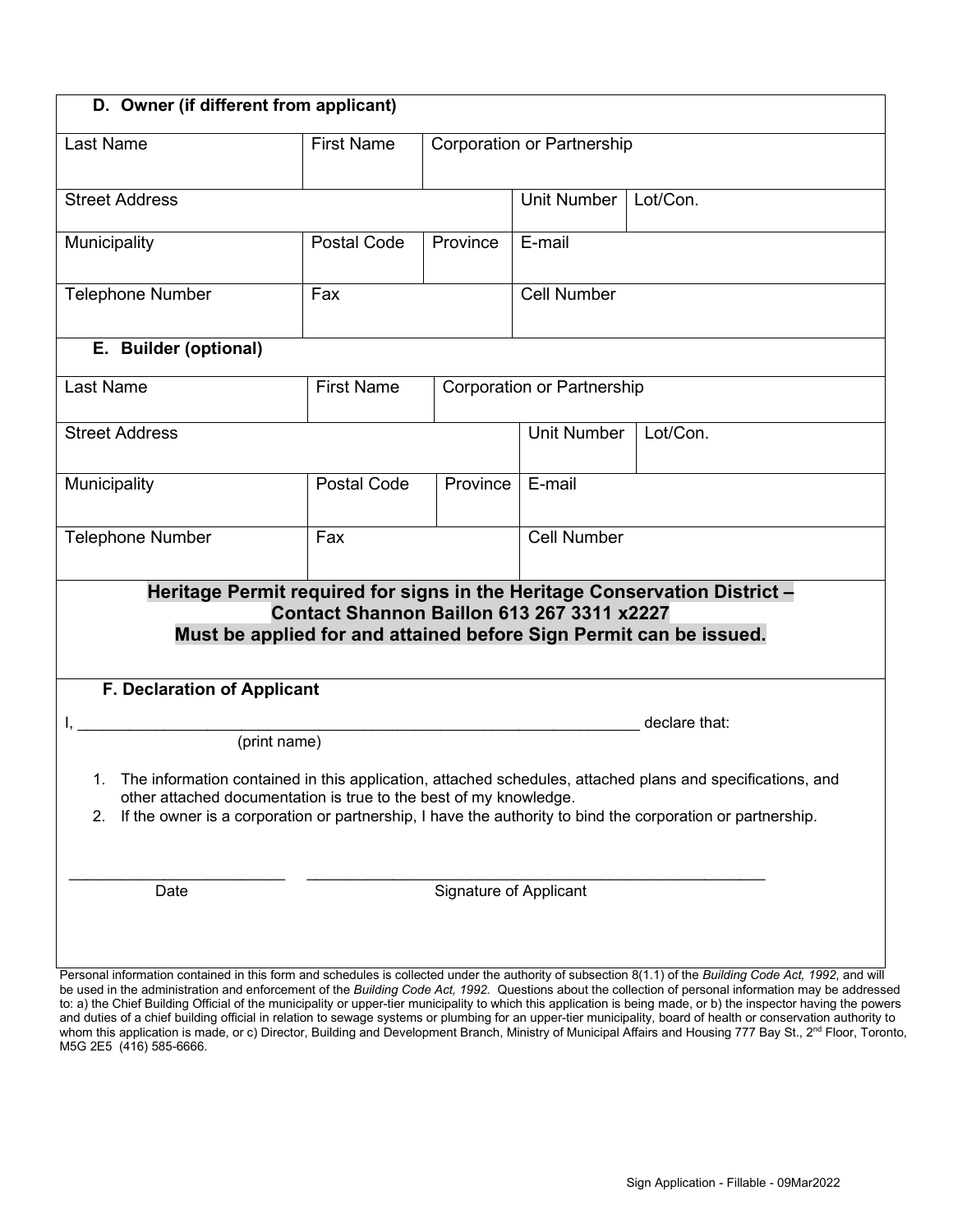## **Basic Sign Information**

| Sign No: ______________________(If multiple signs are applied for, provide the information requested below for                                              | each sign)                   |  |                                      |  |
|-------------------------------------------------------------------------------------------------------------------------------------------------------------|------------------------------|--|--------------------------------------|--|
| Sign Dimension (LxW): ___________ft x__________ft Sign Face Area: ___________ft <sup>2</sup>                                                                |                              |  |                                      |  |
| Sign Height (Grade to top most part of sign): _______ft / Sign Height (Grade to underside of sign): _______ft                                               |                              |  |                                      |  |
| Clearance Height Under Sign ________________________________(measured from grade immediately below sign<br>Weight of Sign _________________________________ |                              |  | to underside of bottom of sign body) |  |
| Sign Material: <b>Signal</b><br>Note: What material(s) it is made of (Wood, plastic, steel, etc.)                                                           |                              |  |                                      |  |
| <b>Backlit Sign</b><br>$\Box$ Yes<br>Projection Lit Sign □ Yes □ No<br>$\square$ Yes<br>Digital Sign Board                                                  | $\square$ No<br>$\square$ No |  |                                      |  |
| For a surface wall sign, what is the overall thickness of the sign                                                                                          |                              |  |                                      |  |

## **Construction Drawings and Site plan Drawings Requirements**

The following design information **must** be provided for all sign permit applications:

- Visual representation of each side of the sign that has an advertising face (photo or artist's rendering, in colour)
- Letter of Authorization and Hold Harmless Form (see attached)

#### **Ground Signs**

- **Site plan drawings for ground signs** 
	- - Show location of sign with the following dimensions from the sign to:
		- each property line
		- driveways or corner, if on a corner lot
		- the building
- **Construction requirements for ground signs** 
	- Elevation drawing showing overall height and width of sign, detailing material of all components of sign (i.e. sign board, support posts, foundation system, etc.)

### **Wall & Roof Signs**

- **Site plan drawings for wall and roof signs** 
	- A bird's eye view of the building on the property showing the approximate sign location on wall and/or roof
- **Construction details for wall and roof signs** 
	- Section drawing indicating anchorage details of wall sign, including existing wall substrate
	- Elevation drawing of entire wall face showing all existing windows, doors, or signs located on wall, including location of new sign
	- Complete design sealed by Engineer for roof signs and projecting hanging signs